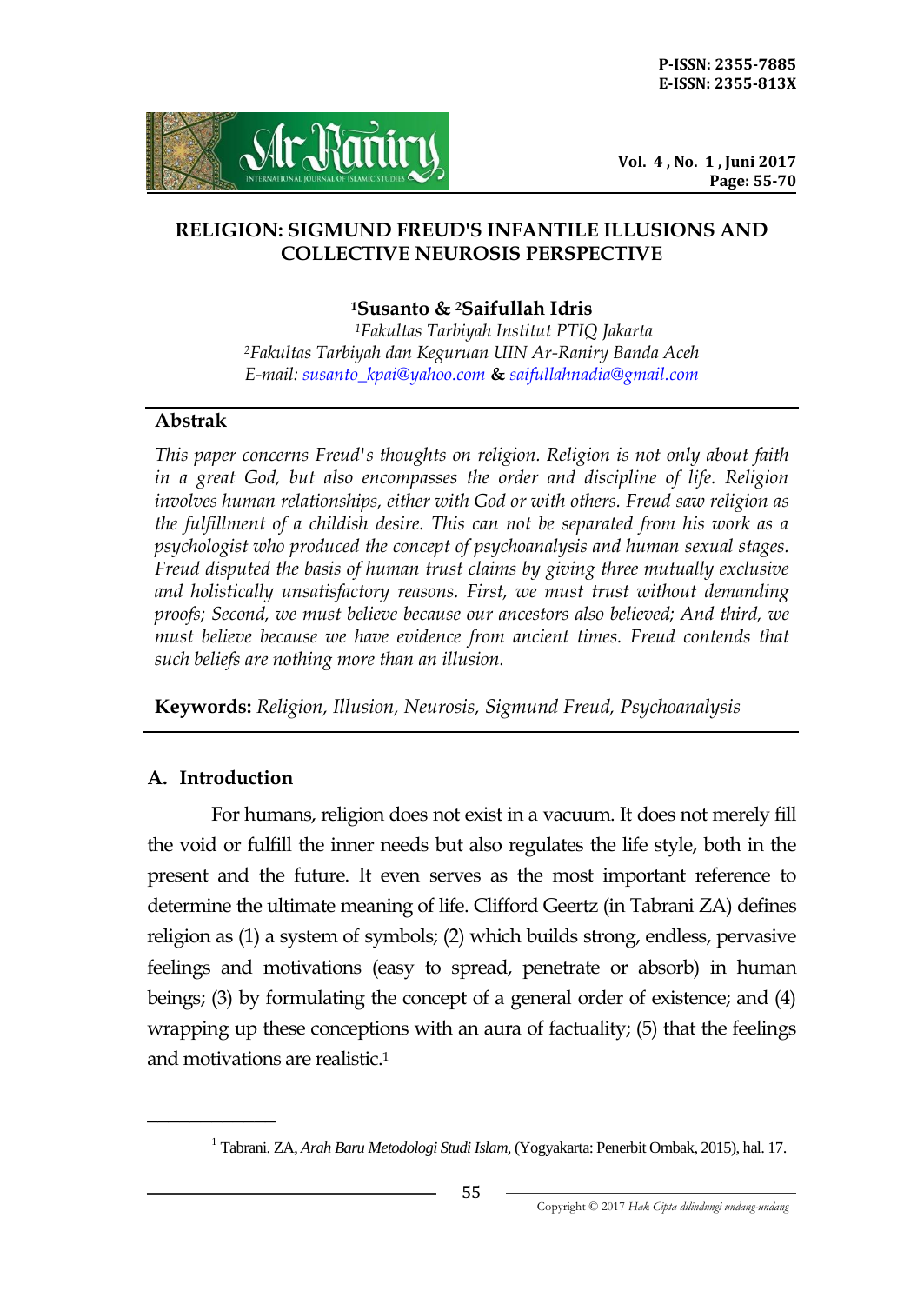While the substance of religion, according to Tabrani, is transcendent, it is also immanent at the same time. Tabrani explains that religion is transcendent because the substance of religion is difficult to define and is unreachable except through its predicate or outward formal forms. However, religion is also immanent because the relationship between predicate and substance can not be separated. If only the substance of religion could be depicted as a hierarchy, then the most primordial religious substance is surely the highest one. It is parennial and infinite because it is the projection of the absolute. When the substance of religion is present in a limited form, then religion is universal and particular at the same time.<sup>2</sup>

Religion in primitive societies can be divided into three typologies, namely: the religion of dynamism, animism, and polytheism. Dynamism refers to a religion that contains beliefs in mysterious magical powers. Some magical powers are good and some are evil. Animism is a religion which holds that every thing, both living or non-living has a spirit. The spirit referred to here is different from the one understood in the advanced society. It is composed of a subtle matter which resembles steam or air and has a leg or a hand. While polytheism is a religion that contains beliefs in the existence of gods.<sup>3</sup>

In most advanced societies, people no longer embrace dynamism, animism, or polytheism, but mostly monotheism (the religion of *Tauhid*). Monotheism is based on the teachings of Tauhid, which is a belief that men are from God and will eventually return to God. Other typologies which are often used to classify these religions areardhiand samawi. An ardhi religion is a religion that is not based on the words of God or a religion that does not accept the words of God. While a samawi religion is

<sup>2</sup> Tabrani. ZA, *Arah Baru Metodologi...,* hal. 24.

<sup>3</sup> Harun Nasution, *Islam Ditinjau dari Berbagai Aspek,* Jilid I, (Jakarta: UI Press, 1985), hal. 11-19.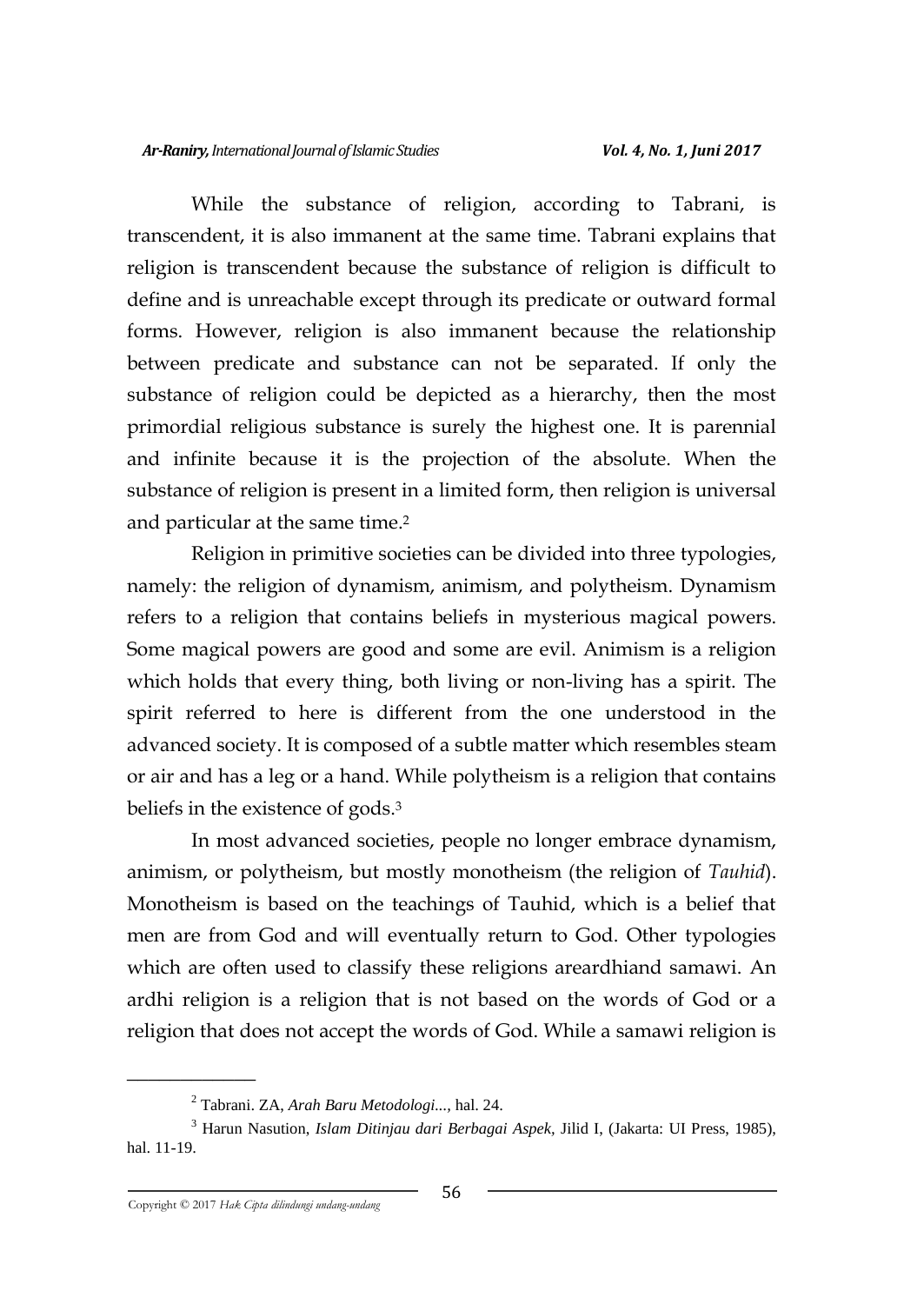a religion that is revealed to the prophets or apostles through holy books containing the words of God. Samawi religions are also often referred to as monotheistic religions. The religions often categorized into monotheistic or samawi religions are Judaism, Christianity and Islam.

Apart from the various typologies into which scholars have classified religions as described above, it is undeniable that the definition of religion today depends on which aspect and from which point of view it is defined or reviewed either normatively, empirically, historically or even scientifically.

The discussion in this paper focuses on the psychological aspect of Sigmund Freud's view on religion. Religion was one of the most problematic issues for Freud during his youth. He theorized that religion was as a tool to make people believe in the existence of God or Gods and that the gods function as a medium to overcome the threat of nature, to make people accept the cruelty of their fate and promise rewards for the suffering and the frustration demanded of human beings.<sup>4</sup>

So through religion, men protect himself against all kinds of threats and suffering. But for Freud, this protection is only an illusion. The gods do not really protect human beings, but are only imagined to have protected them. These are called illusions. An illusion is a belief that a hope will be fulfilled, not because the reality supports it, but because people want it that way. According to Freud the illusion is infantile because expecting what is truly desired to be fulfilled is a characteristic of a child, who then faces real problems with wishful thinking Freud therefore believes that religions cripple people. They expect the passive salvation of "God" or "gods" rather than finding a way to pursue it themselves and thereby develop their own powers.<sup>5</sup>

<sup>4</sup> Bryan S. Turner, *Agama dan Perubahan Sosial,* interpreting: Inyiak Ridwan Muzir, (Yogyakarta: IRCiSod, 2003), hal 412-413.

<sup>5</sup> Sigmun Freud. *Sekelumit Sejarah Psikoanalisa.* Translated by K Bertens, (Jakarta: Penerbit PT Gramedia, 1983), hal. 21.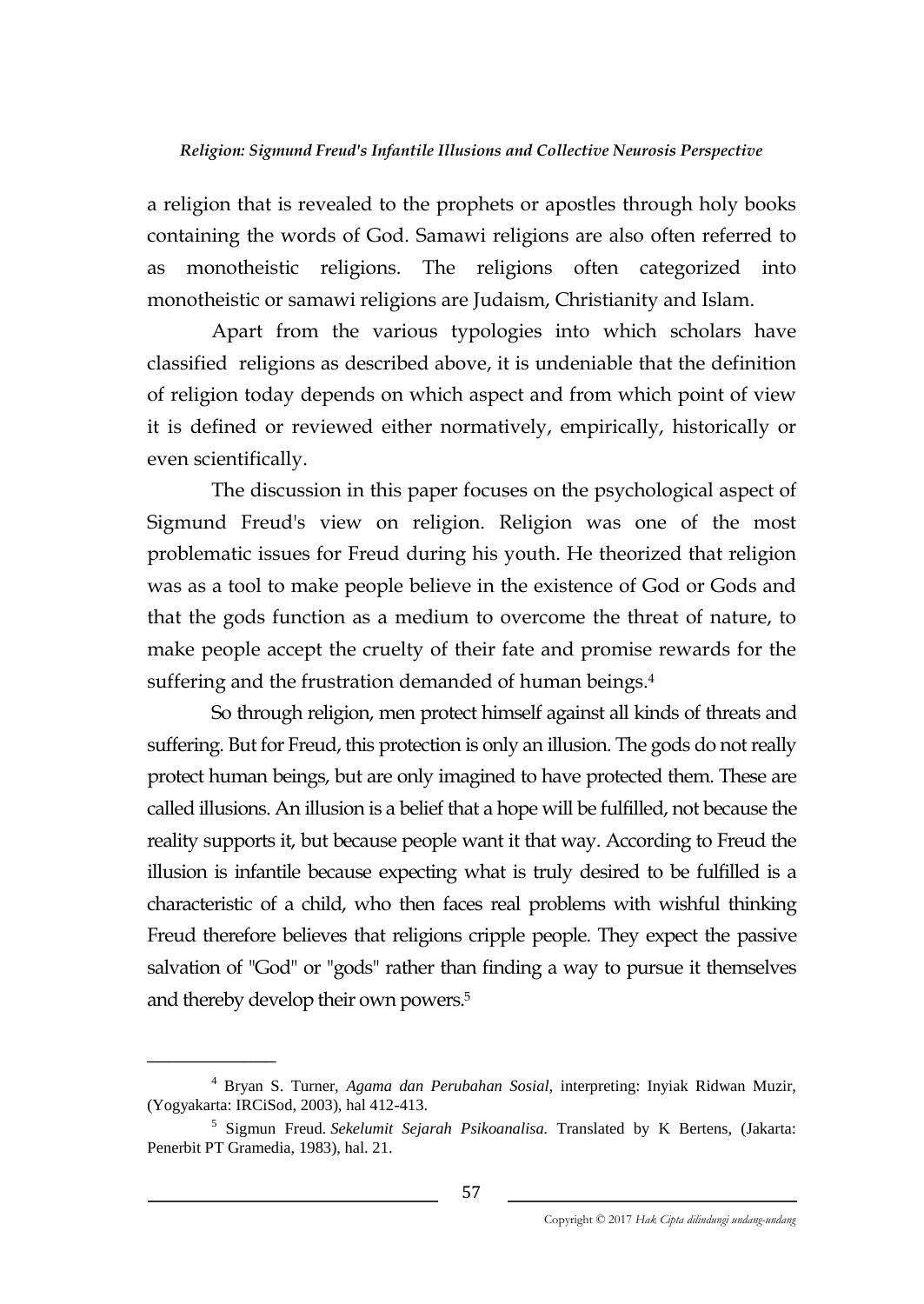Freud's main criticism of religion is summarized in four works. In some of his works he questions things more deeply than only looking into religious rituals. He also asks a question, "what is truly the idea of religion?" He proposes a reductive view of these problems in "The Future of an Illusion (1927)." What is new about religion is no further than a historical analysis, especially as a contemporary social phenomenon. The idea of religion teaches and explains the facts and conditions of external reality (perhaps also internal) that show to a person what he or she does not find and that present a claim regarding one's beliefs.

Freud questiones the basis of the claim by giving three conflicting and holistically unsatisfactory reasons. First is that we must trust without demanding proofs. Freud suspects that this happens because we surrender to uncertain and groundless claims. Second, we must believe because our ancestors also believed. Freud asserts that our ancestors were far more conservative than we are and chose to believe in something that we can no longer do now. Third, we have to believe because we have evidence from ancient times. Freud asserts that the records that are often used as the evidence are not authentic, full of contradictions, needing corrections, and often wrong. The use of the revelation itself as proof to their doctrine is not authentic.<sup>6</sup>

However, religion is so strong in its grip on humans because religion, in Freud's view, is not only a mistake about hoping for a savior who will never come because this savior does not exist, but also a collective neurosis. By the word "collective" Freud does not refer to of the fact that every individual who is religious must be neurotic in the clinical sense, but they are neurotic due to the fact that as they grow up in a society. They undergo a basic socialization process in an already religious society and therefore believe, experience, and observe all other elements of their community's worldview.

<sup>6</sup> Sigmund Freud, *Musa dan Monoteisme,* (Yogyakarta: Jendela, 2003), hal. 35.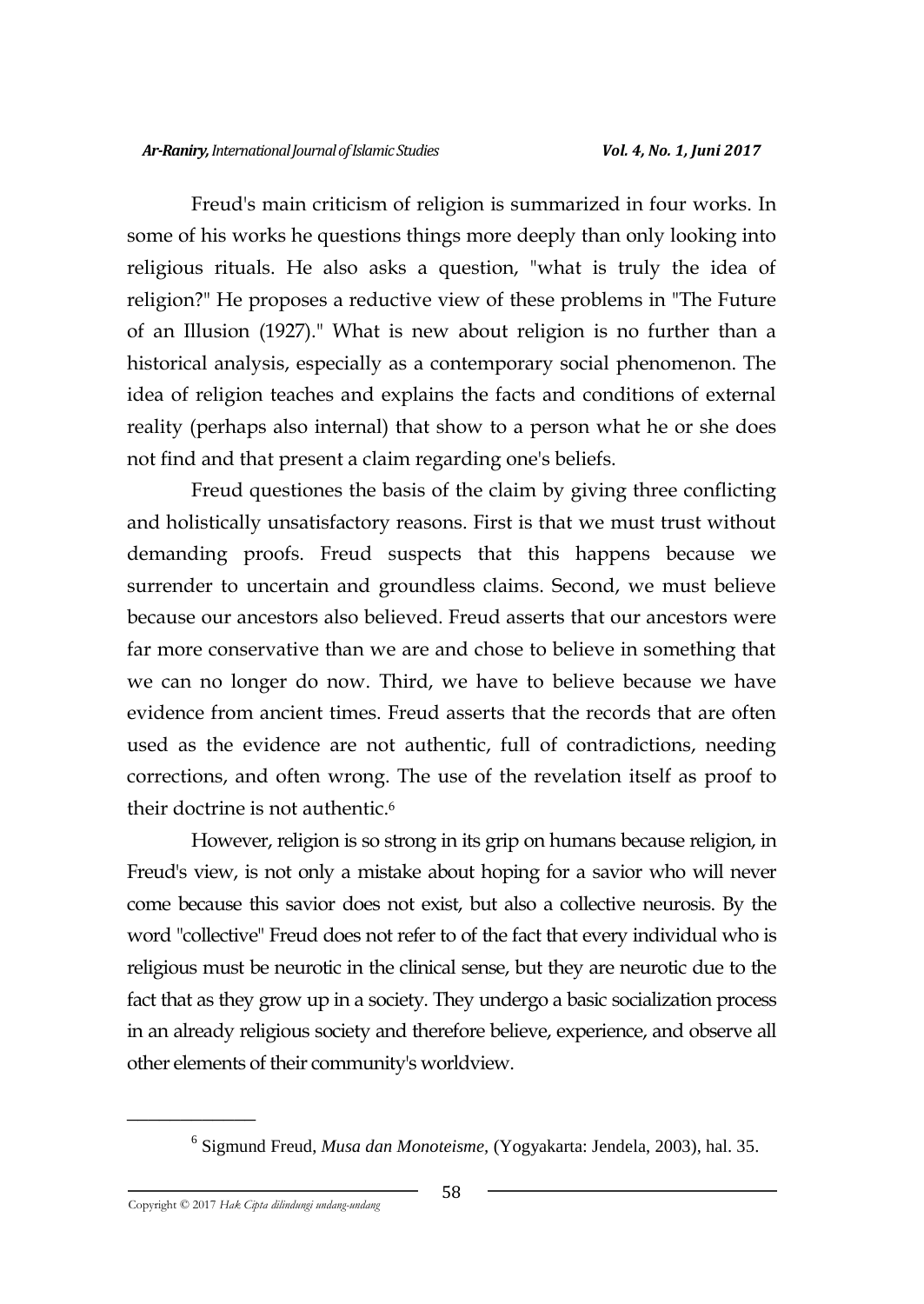# **B. Freud on the Theory of Human and Community Relations and the Theory of Evolution**

Sigmund Freud was one of the founders of the concept of psychoanalysis who was born into a Jewish family in 1856 in Freiburg. Freud was the man of his day. He adhered to the values of the nineteenthcentury bourgeoisie society. It is undeniable that he was also influenced by scientific positivism and vitalism, and that his Victorian lifestyle also had an influence on his view of sexuality. Freud was also regarded as a controversial thinker. Such controversy was especially related to his thinking about sexuality and psyche, despite his brilliance in discovering psychoanalysis by analyzing the phenomena which were considered unanalyzable such as dreams and tongue-rattling (raved).<sup>7</sup>

There are two theories that must be taken into account in analyzing Sigmund Freud's thoughts: the theory of the relationship between humans (individual and society) and the theory of evolution. The first was pioneered by Thomas Hobbes, while the second was pioneered by Darwin.

There are two major theories that can explain the relationship between human nature and society, which also happen to contradict one another. The first was developed in the seventeenth century by Thomas Hobbes (1588-1679) of England. According to him, humans have a tendency to be competitive, aggressive, greedy, anti-social and animalistic. If left untreated, people would always wage wars against each other. The second theory was developed during the 18th century by a French philosopher, Jean Jacques Rousseau (1712-1778). His views were in contrast to Hobbes's. To him, men are good in nature. It is their community's mistakes that make them selfish and destructive. So, the state has the duty and responsibility to restore the genuine kindness of the

<sup>7</sup> Sigmun Freud. *Sekelumit Sejarah Psikoanalisa...*, hal. 25.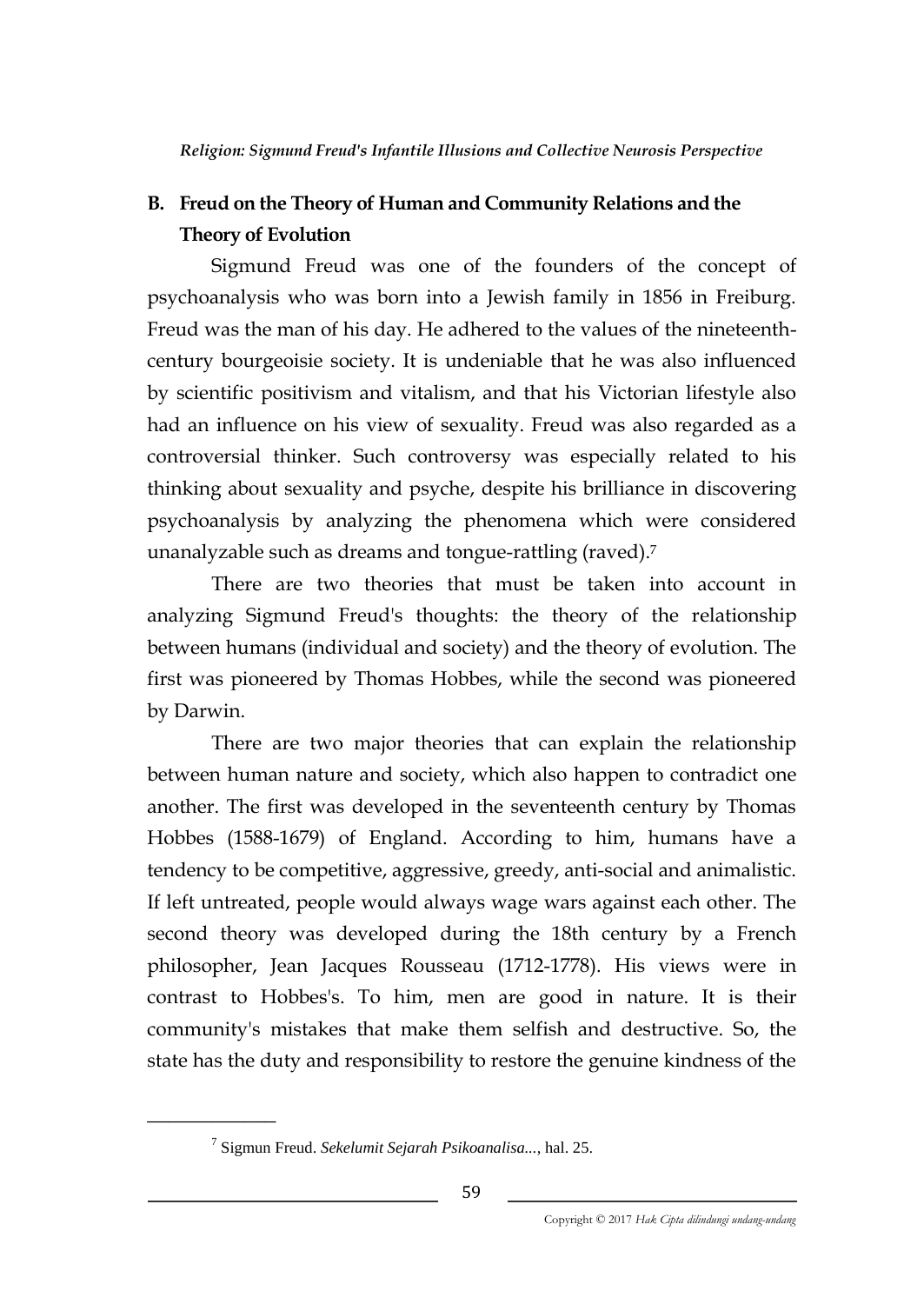people they once had. Then it can be concluded that, for Hobbes men in their natural state always want to subdue others, that is to seek profit and glory by harming others. Rousseau, on the other hand, claims that human beings are basically good, but the present state of the society is destructive.<sup>8</sup> From both theories, the writer concludes that Hobbes's theory is more connected to Freud's than Rousseau's.

Later in the 19th century, Charles R. Darwin, a British natural scientist, discovered the theory of organic evolution through natural selection. The theory has spread a great deal into biological sciences, philosophy and religious thought, and has also influenced sociology, politics, anthropology and psychology.<sup>9</sup> Freud, as mentioned above, who lived in the late nineteenth and early twentieth centuries, must have been influenced by certain scientific thoughts. Thus, Freud's way of analyzing social and religious phenomena must have been largely influenced by such scientific interpretations.

In Freud's view, evolution is not only physical, but also social and intellectual. Evolution in the physical or biological sense is the development process of all life forms. This means that "now is the child of the past, and the father of the future".<sup>10</sup> In this case, Freud continued, it is social institutions that are constantly subject to change along the straight line of progressiveness as is the case with animals. So the consequence is that if we find signs of the personality of an adult in the character of a child, we will also find important signs of the current civilization in the culture of the past. In addition, human life emerges or evolves due to natural order, an area that is not always friendly to humans. Nature is always a threat to humans. So the consequence is that we must join a clan or community, thus creating what we call

<sup>8</sup> Harold H. Titus, et al,. *Persoalan-persoalan Filsafat,* interpreting: H.M. Rasjidi, (Jakarta: Bulan Bintang, 1984), hal.46-48.

<sup>9</sup> Harold H. Titus, et al,. *Persoalan-Persoalan…*, hal. 46-48.

<sup>10</sup> Harold H. Titus, et al,. *Persoalan-Persoalan…,* hal 34.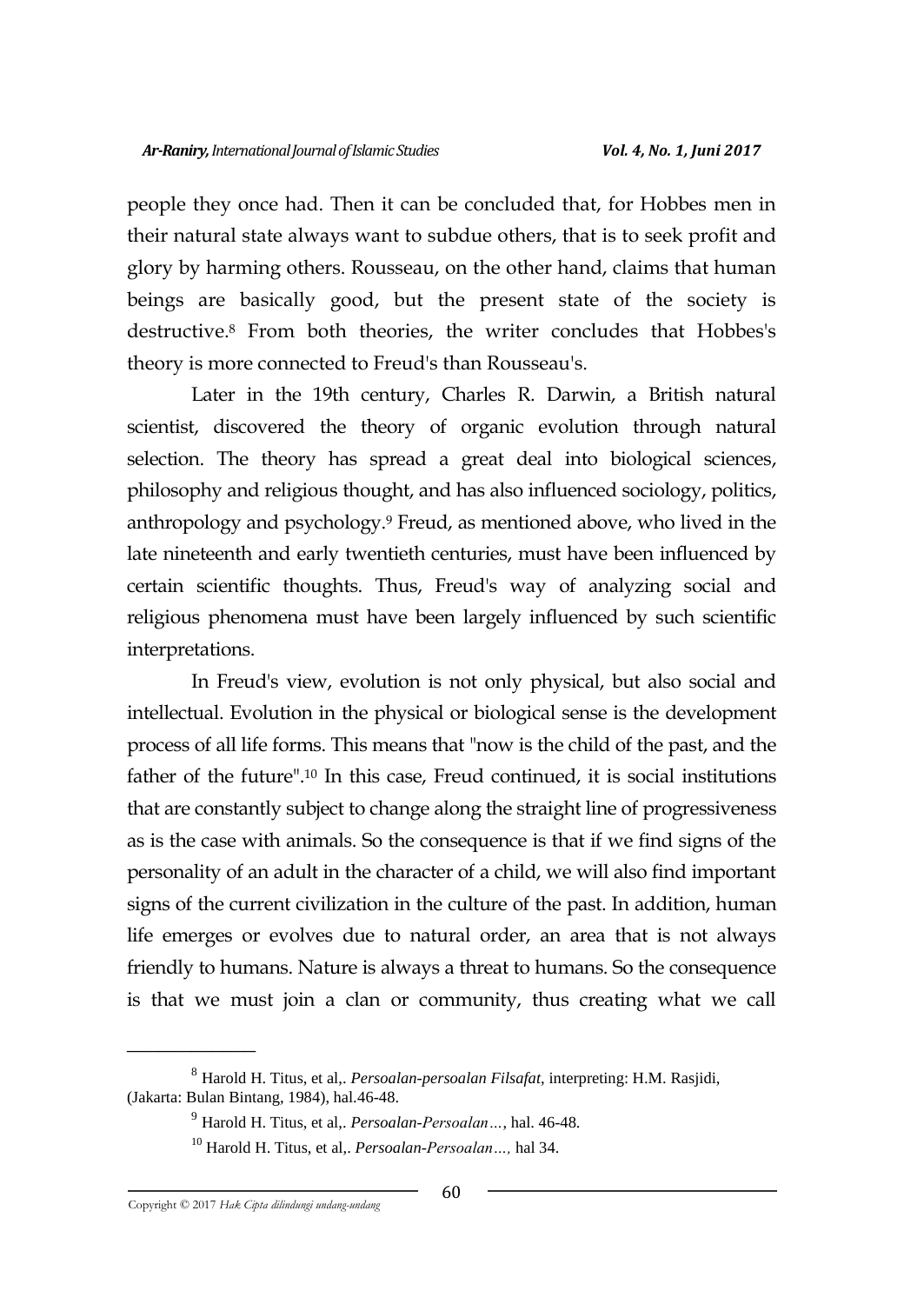civilization.<sup>11</sup> This is the philosophical framework which resonates well with Freud's theory.

Later, especially in the field of psychology, the framework underwent a significant change and development. But still the natural science flavor was prevalent, such as the psychoanalysis conducted by Freud, Alfred, C.G. Jung, and others in the medical profession. According to Freud, life energy or the structure of human life occurs due to three factors. First is id, a deep subconscious field that comes from instinct, impulse, and passion. Second is ego, an element of personality which can think and sometimes control id. Third is super ego, which is the internalization of the needs of society, also called conscience*.* <sup>12</sup> In analyzing a phenomenon related to religion Freud also uses this psychoanalysis theory.

Psychoanalysis is a dynamic system from the field of psychology that looks at the roots of human behavior in unconscious motivation and conflict.<sup>13</sup> For Freud, psychoanalysis has three meanings.<sup>14</sup> *First,*  psychoanalysis is used as a method of research to analyze psychic processes that were previously untouched by scientific research*. Second,* psychoanalysis is also a technique for curing mental disorders experienced by neurotic patients*. Third,* psychoanalysis in a broader sense is a method to show the psychological knowledge gained through such methods and techniques.

# **C. Freud and Religion**

\_\_\_\_\_\_\_\_\_\_\_\_

Freud's thoughts about religion began from the concept of libido or sexual desire. Broader ideas about the feelings of affection as found in family were then incorporated. Freud gave an example of how an

<sup>&</sup>lt;sup>11</sup> Daniel L. Pals, *Sevem Theories of Religion*, (New York, Oxford University Press, 1996), hal. 71.

<sup>12</sup> Harold H. Titus, et al,. *Persoalan-Persoalan…,* hal 73-74.

<sup>13</sup> Lihat dalam J.P. Chaplin, *Kamus Psikologi,* edisi ke-12*,* interpreting: Kartini Kartono, (Jakarta: RajaGrafindo Persada, 2008), hlm. 394.

<sup>14</sup> Sigmund Freud, *"*An Outline of Psychoanalysis", in *Standard Edition,* Edisi 23, (London: Hogarth, 1940/1964), hlm. 120.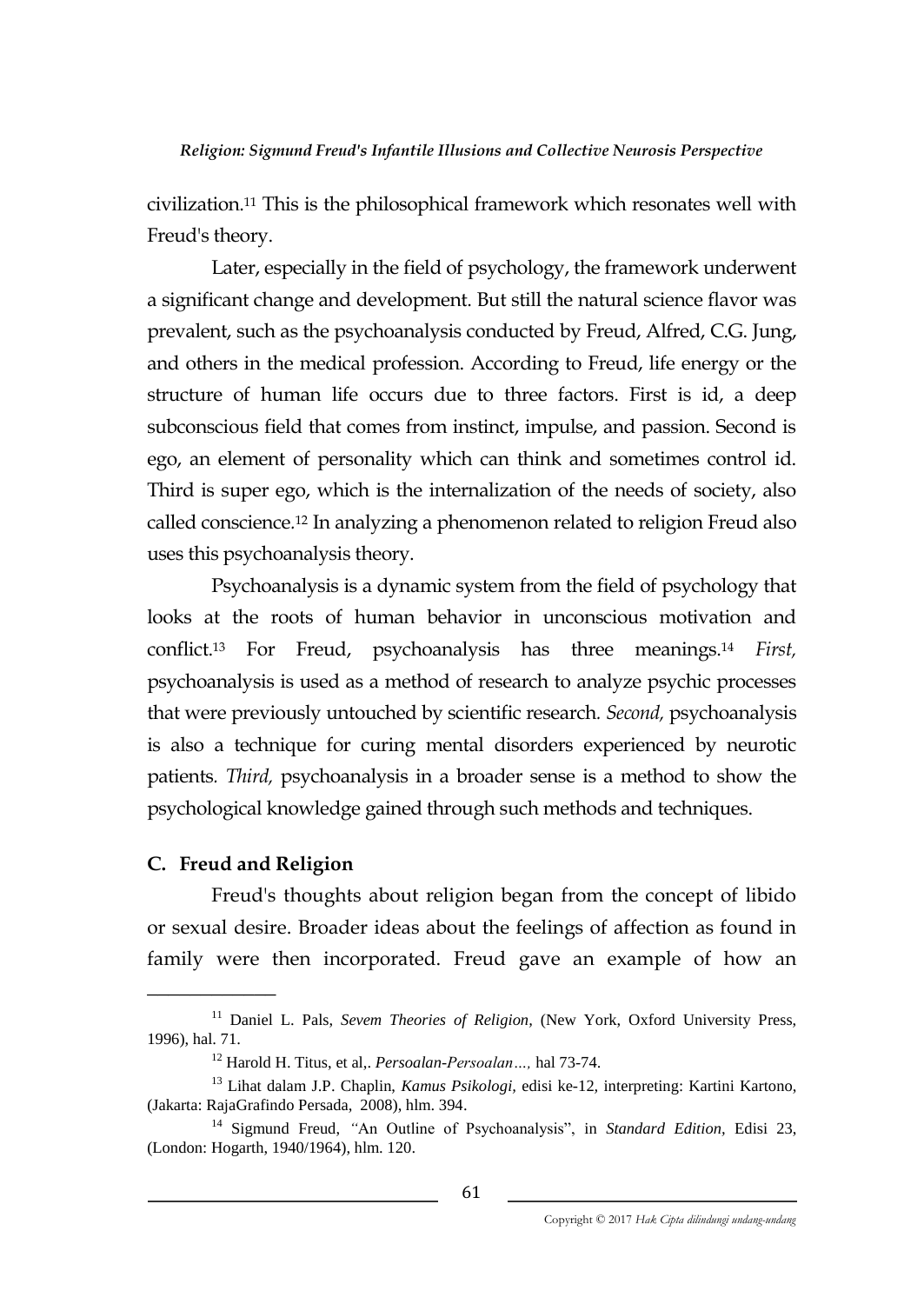organized community, like a church in Christianity, depends on the love from their leader. Worship directed to Christ or affection given to a brother in faith proves that the diversity that exists in a community is bound by single solidarity.

Freud's central ideas on religion finally began to emerge in 1907, when he published an article entitled *Obsessive Actions and Religious Practices*, which talks about the behavior of religious people that is always similar to his neurotic patients. This resemblance, he says, lies in both emphasizing ceremonial forms of doing things, and the guilt that comes from not performing those rituals perfectly. In both cases these ceremonies are also associated with repression of fundamental impulses. Psychological disturbances usually arise from the depression of sexual desire. In the context of religion, this occurs as a result of self-repression, ie controlling the instincts-ego. Thus, if sexual repression can lead to selfinduced mental disorder, then the practiced religion can be regarded as a universal mental obsession disorder. Therefore, the most appropriate concepts to study religion according to Freud are the concepts that have been developed in psychoanalysis.<sup>15</sup>

In his statement on Christianity, Freud talks about an astonishing phenomenon he observed in Tirol in 1911, when the crucified Lord's statues were regarded as the Lord Jesus by Christians. The fusion between the Father and the Crucified to him appears to stem from the religious need to satisfy the desire to play down the role of the Father. According to him, this makes *Oedipus Complex*<sup>16</sup> the main problem related to Lord Jesus in Tirol.<sup>17</sup>

<sup>15</sup> Sigmund Freud, *Totem dan Tabu,* interpreting: Kurniawan Adi Saputro, (Yogyakarta: Jendela, 2002), hlm. 132-144.

<sup>&</sup>lt;sup>16</sup> Oedipus Complex is a desire that is pressed on the children to have sexual intercourse with her parents who are different sex with her. See also in *Philosophy of religion,* (New Jersey: Prentice-Hall Inc, 1990), hlm. 33; See also in Sigmund Freud, *Peradaban dan kekecewaankekecewaan*, interpreting: Apri Danarto, (New york: Norton and Company, 2000), hlm. 157.

<sup>17</sup> Joachim Scharfenberg, *Sigmund Freud: Pemikiran dan kritik Agama*, interpreting: Shohifullah, Subhan Zaenuri, Zulkifly, (Yogyakarta: Ak Group, 2003), hlm. 219.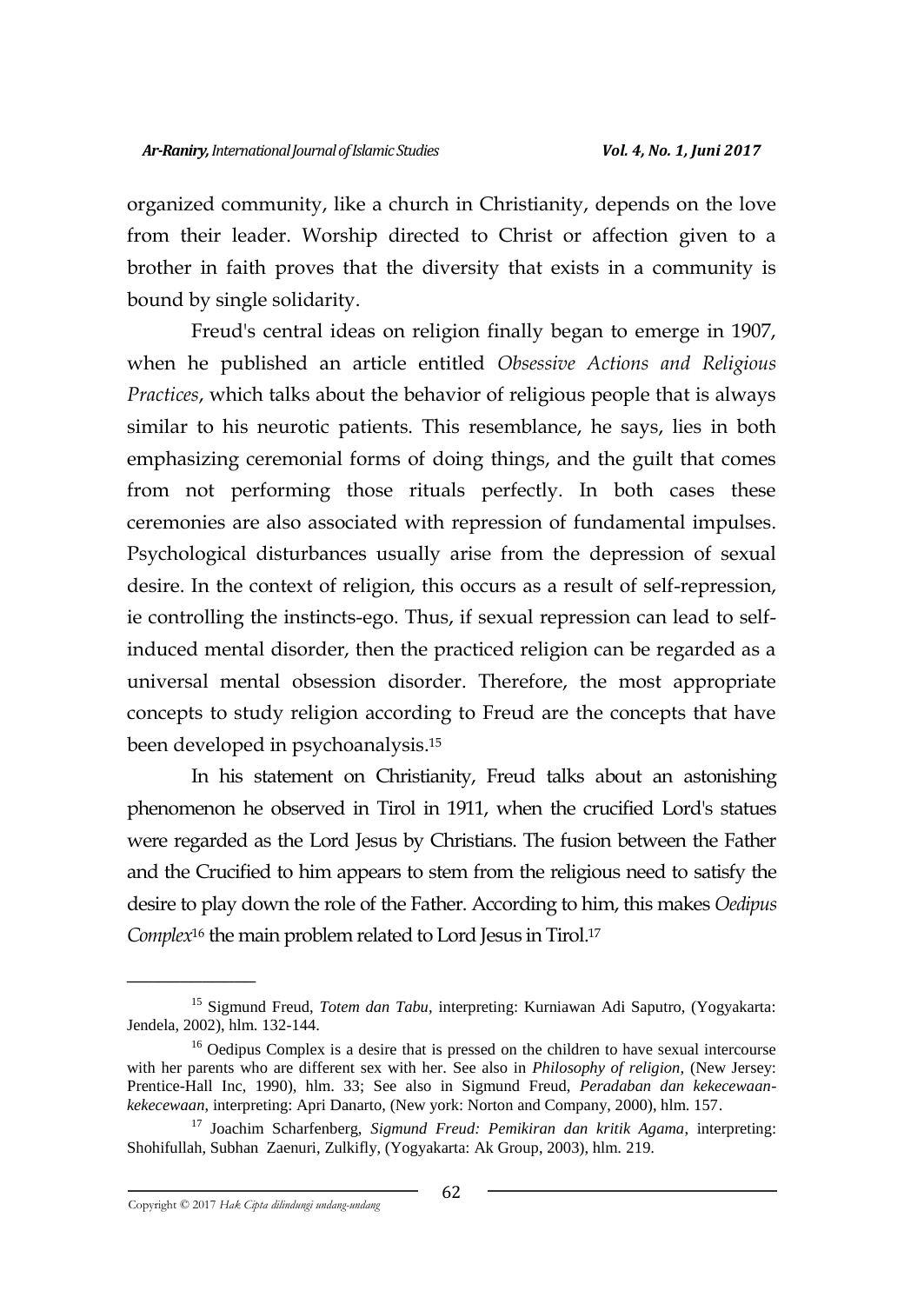The occurrence of the *Oedipus Complex* is due to the presence of two powerful human emotions in any boy. The childrens' attack on their father was the evil *oedipal* that had been committed hundreds of years ago due to jealousy and passion for their father's wife (their own mother), so they agreed to commit the murder which was followed by rituals of regret and affection. Therefore, humanity, as Freud, has inherited in whole this severe emotional ambivalence<sup>18</sup>

Freud also equated the totem<sup>19</sup> religious rituals in primitive societies with the sacraments or religious behavior existing in modern society, such as the Christian sacred banquet. At this feast, the flesh and blood of Christ, the Son of God symbolized as the oldest brother who was the leader of the assault, was eaten to recall the crucifixion and death he suffered as a punishment for the original sin for the murder of the father by the son. For the sake of his brothers, Christ repented for their prehistoric evil, a ritual that is repeated continuously until today. In Christian theology the Son and the Father are one, then the sacrament of the symbolic killing of the children is also a sacrament for the killing of the father. Thus, this Holy Communion is an attempt to recall the hatred of oedipal and the love at once and the emergence of belief in religion can be found in the *Oedipal* complex.<sup>20</sup>

It is clear that Freud seems to have drawn a line that connects the religions we know today with the ceremonies in prehistoric societies. Although Freud's point of view is part of human emotion, for him, the prehistoric killing was the most important event in the history of human social life and the earliest social contract. From these events we can trace the origin of religion and the basic foundation for all civilizations. It also appears that Freud was also influenced by the evolutionist thought, the

<sup>18</sup> Daniel L. Pals, *Seven Theories of…*, hlm. 67.

<sup>19</sup> Sigmund Freud, *Totem dan Tabu...*, hlm. 161.

<sup>20</sup> Daniel L. Pals, *Seven Theories of…,* hlm. 70.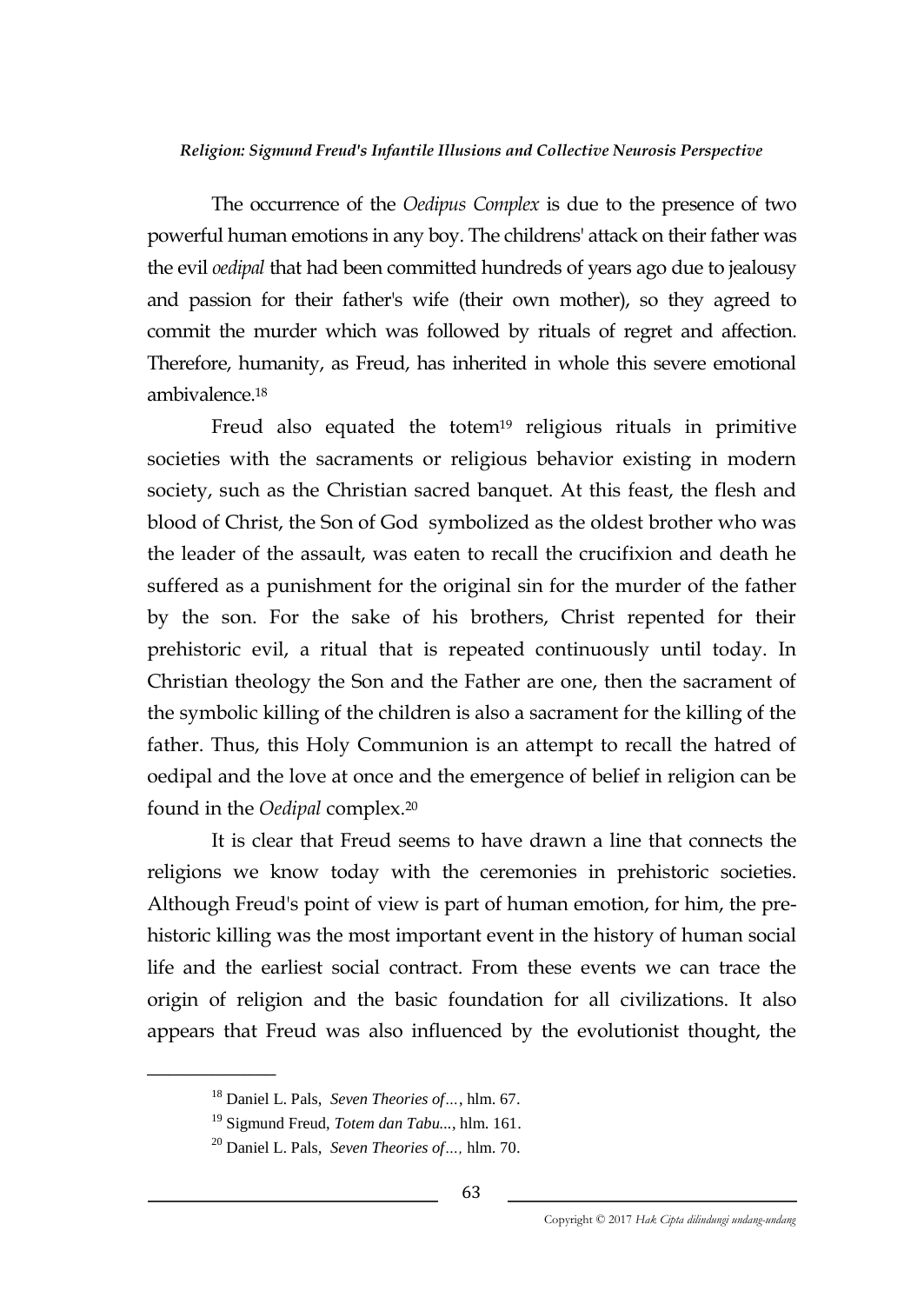Darwinian biological evolutionary theory, as well as the theory of social and intellectual evolution.<sup>21</sup>

# **D. Freud and his Criticism of Religion**

Freud's critique of religion at this stage focuses on the religions that exists today and how they will evolve in the future. This is different from the one during the first stage, which focuses on the past and prehistoric times. At this second stage, the critique focuses more on ideas and beliefs than on rituals, especially the belief in God.

Freud found no reason to believe in God, so he considered religious rituals meaningless and not beneficial to life. Freud considered religion a superstition and it was from this assumption that he was attracted to religion. But his interest here was not to embrace a religion but to study it. Freud is especially interested in looking at the issue of religion because it raises important questions about humans.

To answer questions about religion, Freud looked for examples from his neurotic patients. He believes that a religious person and a neurotic patient have similarities. For example, they both resort to ceremonial forms in carrying out their actions. Both will feel guilty if they do not perform such rituals perfectly. In Freud's view, religious behavior is similar to mental illness.

According to Freud there are three reasons as to why a person becomes religious. *First*, people are fully devoted to their religion that they no longer need proof or verification. *Second*, there is absolute respect for what ancestors have done. Third, historical evidence make people believe in religions.<sup>22</sup>

Freud had the conviction that the best word to describe such beliefs is illusion. Illusions are different from delusions. An illusion is a

<sup>21</sup> Sigmund Freud, "The Future of an Illusion, in *Standard Edition,* jilid. 21…, hlm. 45.

<sup>22</sup> Sigmund Freud, "The Future of an Illusion, in *Standard Edition,* jilid. 21…, hlm. 47.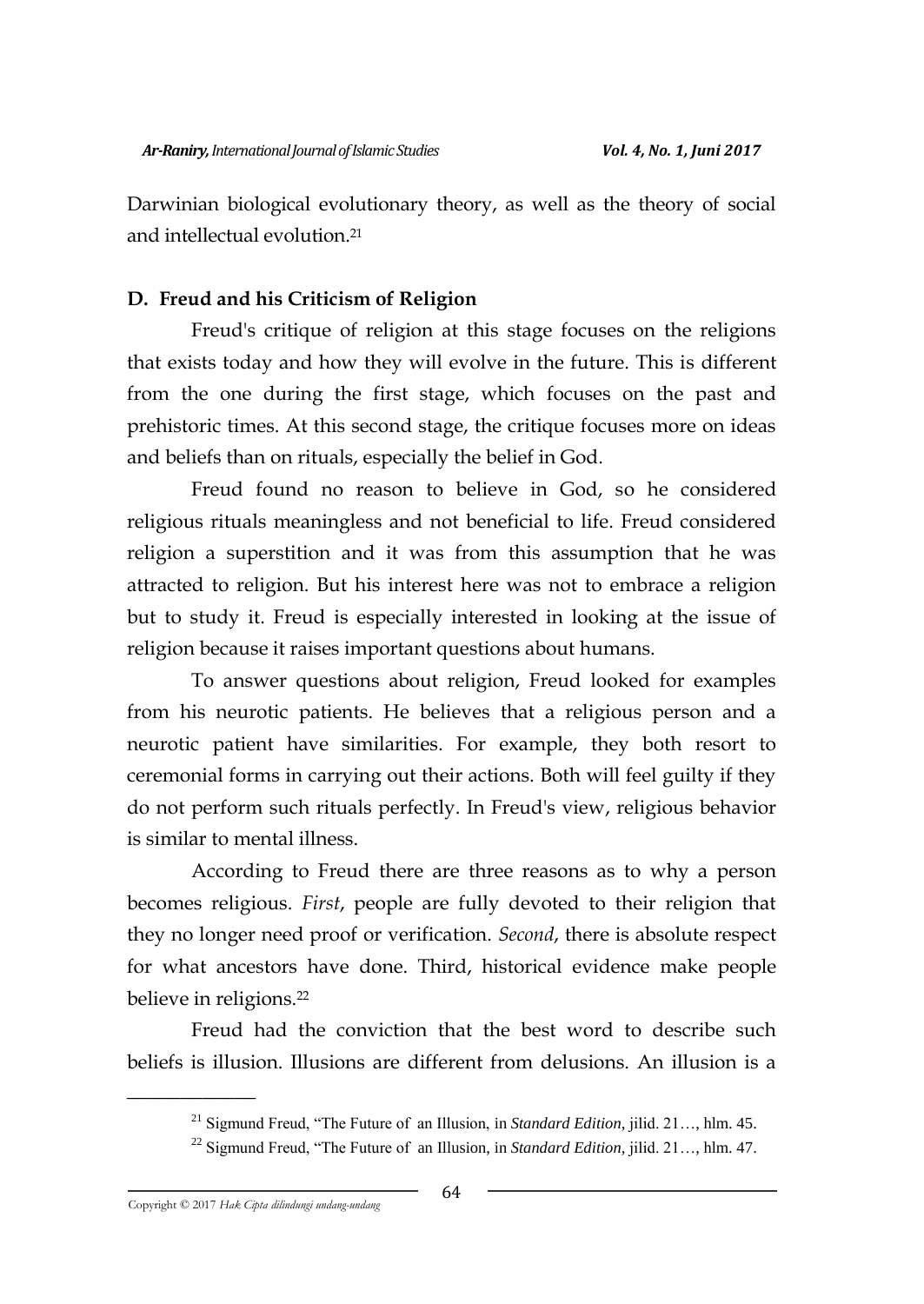belief that we hold firmly and that we regard as true, like a person's belief that he or she will be a successful person in the future. At some point, this belief may become true, even though the reason for believing it is a false one. A delusion is something that a person wants to see it as true, but everyone knows that it is impossible to be so, such as when someone says that at some point the height of something will reach 4 meters no matter how unlikely such growth will occur. In this scenario someone can be said to be delusional.<sup>23</sup>

Freud questioned the difference between these two and found that the difference was very thin, even almost indistinguishable. He believed that the teachings of religion cannot be scientifically proven thus potentially leading to delusions. Religion is the habit of its adherents in describing their personal feelings and intuitions. Therefore, we should not truly believe in religions, although their teachings indeed served humanity in the past.<sup>24</sup>

If that is the case, the questions are, is not it true that religious ideas are of great influence to human life? Why do people choose to believe in religious forces? A psychological approach can perhaps answer these questions. In other words, the psychological root of religion can perhaps explain this essence. Freud, in this case, attempted to apply his hope fulfillment model he discovered during his study of neurotic dreams and symptoms to his theorization of religion. This model includes the structure of the unconscious, the structure of the instinct, and the structure of dreams. Freud says that the idea of religion is not a reflection of the experience or the end result of our thinking, but, as mentioned above, is only an illusion, the deepest and most basic satisfaction of human hope. Hope in this context is the hope of an unhappy human childhood for the protection of the dangers of life, for the realization of

<sup>23</sup> Daniel L. Pals, *Seven Theories of…*, hlm. 70.

<sup>24</sup> Daniel L. Pals, *Seven Theories of…*, hlm. 71.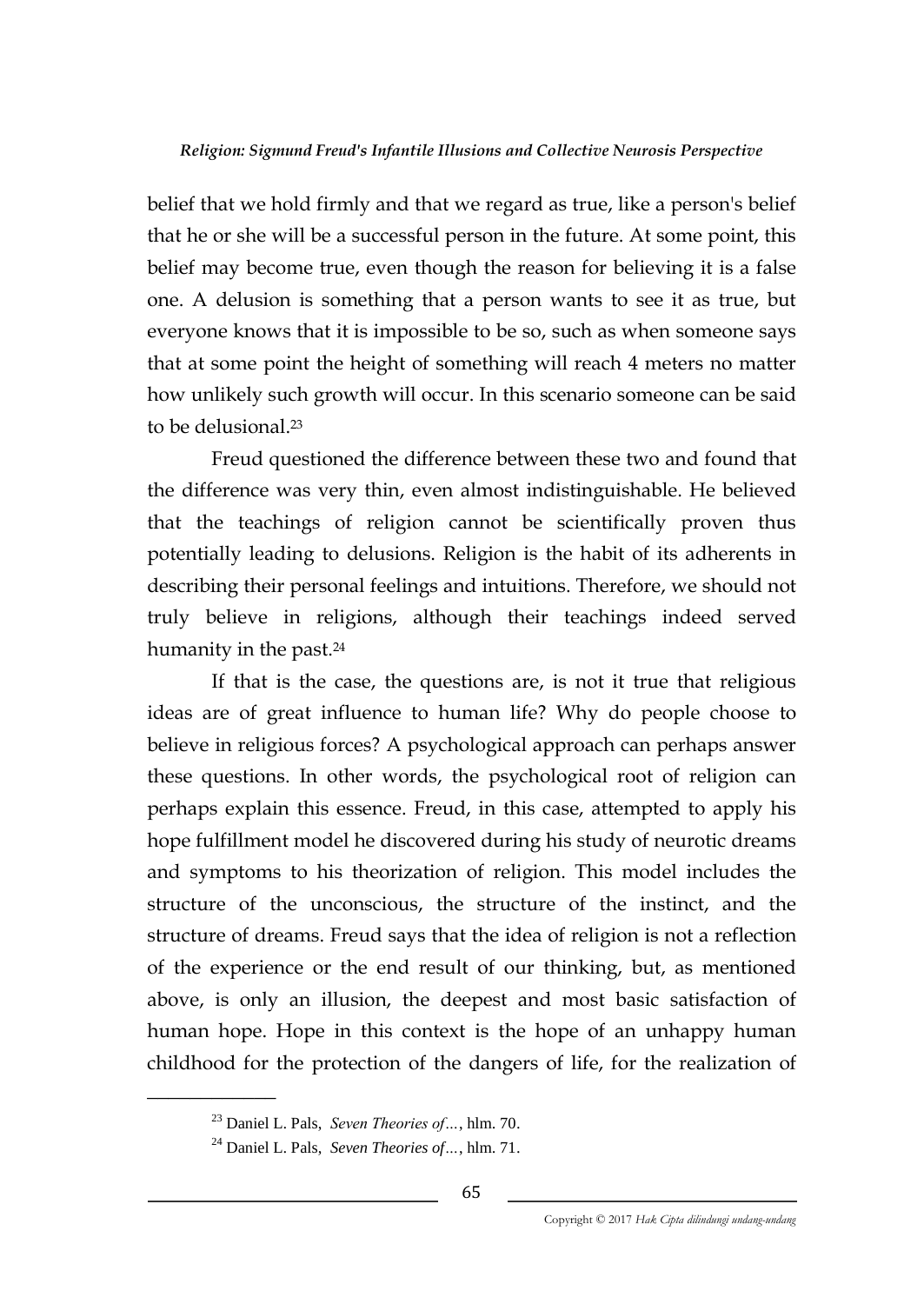justice in an unjust society, for the extension of the existence of the earth in the future life, and to know the origin of the world and the relationship between the physical and mental fulfillment.<sup>25</sup>

Finally the author concludes that Freud views religion as a mere illusion, a neurosis that hinders critical thinking and the fulfillment of childish attitudes. He considers religion as a fulfillment of childish desires. Perhaps this is the result of looking at religion as a psychoanalysis object where it is simply defined as a medical treatment for people suffering from neurological disorders as explained earlier.

Freud and his followers further believed that religion was something negative and neurotic (neurological / mental) and serves only to satisfy childish desires. Freud's view was based on two factors:

*First is* a strong belief in God as the father figure. This factor is largely due to the life experience of religious people at an early age as the children who looks for to a father figure. They consider parents, especially fathers who can lovingly comfort children who are helpless and fearful, can ultimately create an artificial paradise for them. This is one of the reasons for Freud to claim religion as an illusion.

*Second,* compulsory rituals also function in a complex way. We cannot deny the existence of a number of rules in religion and other religious ceremonies. So it is not surprising for Freud to see religion as a symptom of neurosis or mental illness. He contends that the complete freedom of human-beings, becomes limited with so many rules that must be obeyed in religions. For him, the presence of religion prevents humans from acting according to their wishes, or in other words, is confined by it. Freud believes that only crazy people want to be restrained by the rules of religion where they are entitled to live freely.

<sup>25</sup> Hans Kung, *Sigmund Freud Vis-a Vis Tuhan,* interpreting: Edi Mulyono, (Yogyakarta: IRCiSoD, 2003), hlm. 57-58.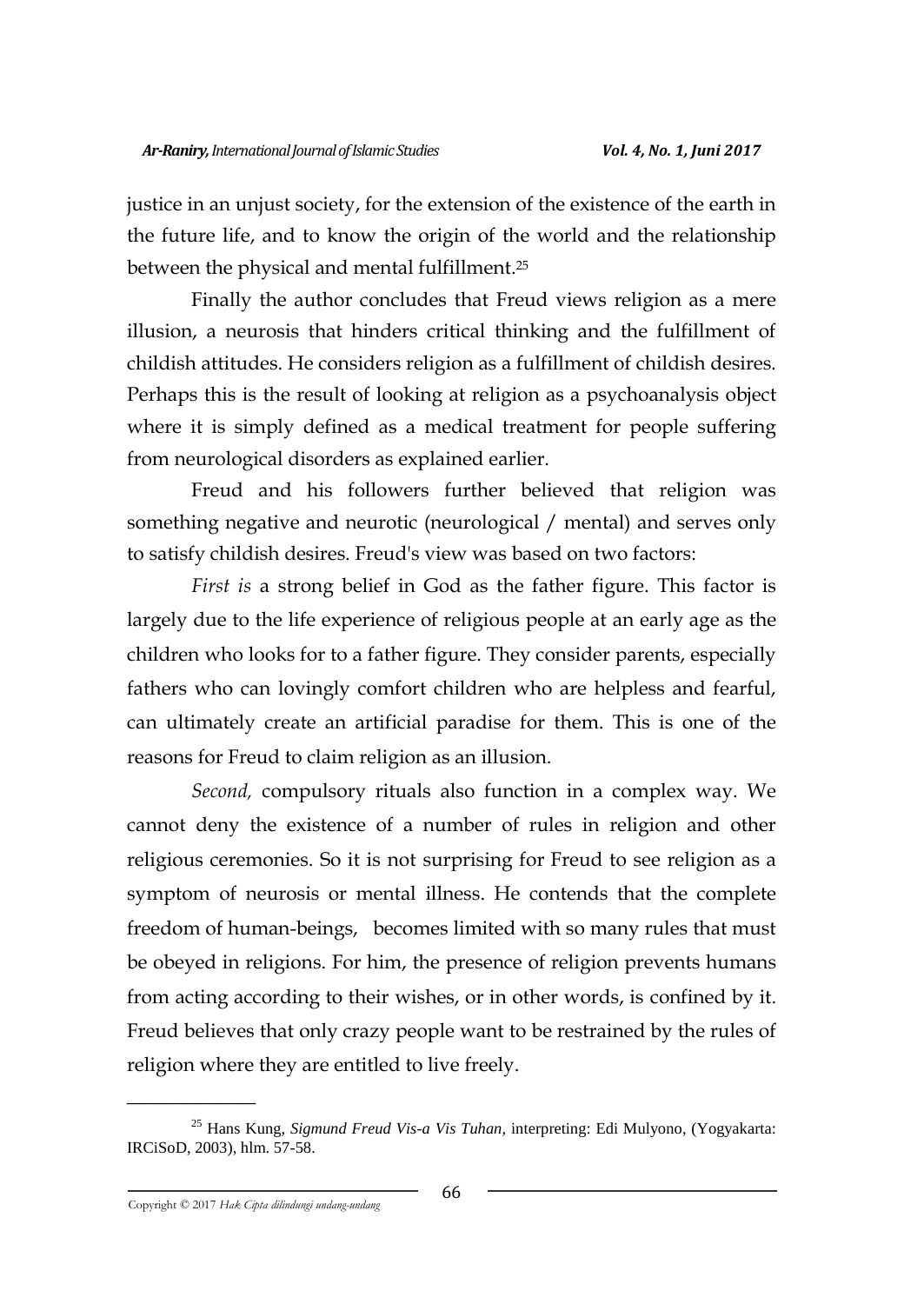Religion is also described as a power to defend and survive or a mental defense in the face of all calamities such as natural disasters like earthquakes, floods, diseases, and so forth. Religious men in the face of such matters are seen by Freud as children who seek protection from their father. This is another reason for Freud to believe that religion is actually the fulfillment of childish desires.

### **E. Religion As Historical Truth**

\_\_\_\_\_\_\_\_\_\_\_\_

Religion as a religious doctrine is also thought to provide historical truth. So for the rest of his life, Freud was concerned with religious phenomena and humanitarian problems. But Freud's interpretation of historical processes still contains contradictions unless one can understand what Freud understands.<sup>26</sup>

Freud as as a representative of the enlightenment era, on the one hand believed in the progress of history as a continuous upward movement. But on the other hand, Freud also sided with traditions, the idea of the cycle of history. Thus Freud's interpretation of history can only be described as a compromise between ambiguous and conflicting elements. The second type of historical interpretation dominates his later works. So from this perspective, Freud is considered a conservative thinker. Because the future has no power to overcome the past, there is no slightest chance for a radical change in society to happen. Contrary to Marx, who believes that the past always contains future clues, Freud believes the opposite.<sup>27</sup>

It can be understood from Freud's interpretation of history is that there is a necessity for history to repeat continuously. It is a repeated recurrence of the oppressed fighting to rid of the oppression. This shows

<sup>26</sup> Daniel L. Pals, *Seven Theories of…,* hlm. 74; See also in Joachim Scharfenberg, *Sigmund Freud: Pemikiran…,* hlm. 234.

<sup>27</sup> Joachim Scharfenberg, *Sigmund Freud: Pemikiran dan…,* hlm. 235-236; See also in Benjamin Nelson (Ed.), *Freud: Manusia Paling Berpengaruh Abad ke-20,* interpreting: Yurni, M. Psi, (Surabaya: IKON, 2003), hlm. 108-109.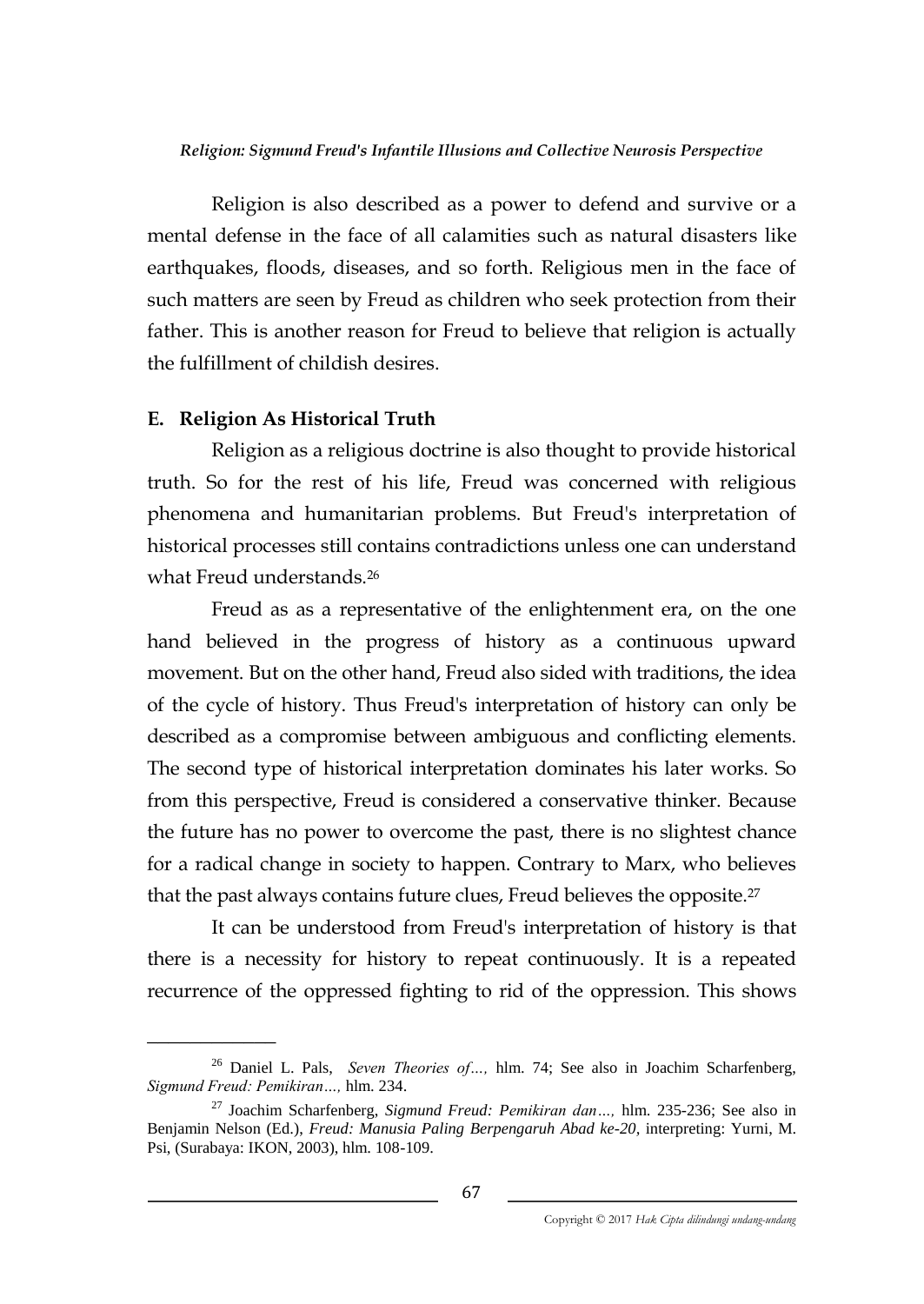that humans are immature psychically, and in the course of one's development, never finds something new. This is what characterizes the development of neurosis, which should not be a general law in history.

## **F. Conclusion**

Religion basically covers not only faith in the great God, but also encompasses the order and discipline of life, the relationship between individuals in society, and the relationship between God and other beings. In short, religion includes human relationships, either with God or with other humans.

Freud saw religion as the fulfillment of childish desires. This cannot be separated from his work as a psychologist who produces concepts about psychoanalysis and human sexual stages. Freud admits that in the past religion had indeed contributed to civilization. But civilization has now become mature and well established. We as a modern society should not build society above superstitions and repression and will not impose restrictions on children, men and women to manage their behavior.

The theory proposed by Sigmund Freud on the origin of religion in primitive societies, contained in his book "*Totem and Taboo*" and the future of religion in his book "*The Future of an Illusion*" may well provide a new nuance to the study of the origins of religion. This concept inspired many people afterwards, such as carl Jung, Fritz Perls and so forth. His background, which is an expert physician, helped give birth to psychoanalytic theories and the stage of the development of human sexuality, which is still being studied and developed today. His psychoanalytical theory was also used in the study of the origins of religion, which brought him to the conclusion that religion is the satisfaction of childish desires. He also concludes that religious people are similar to people with mental illness.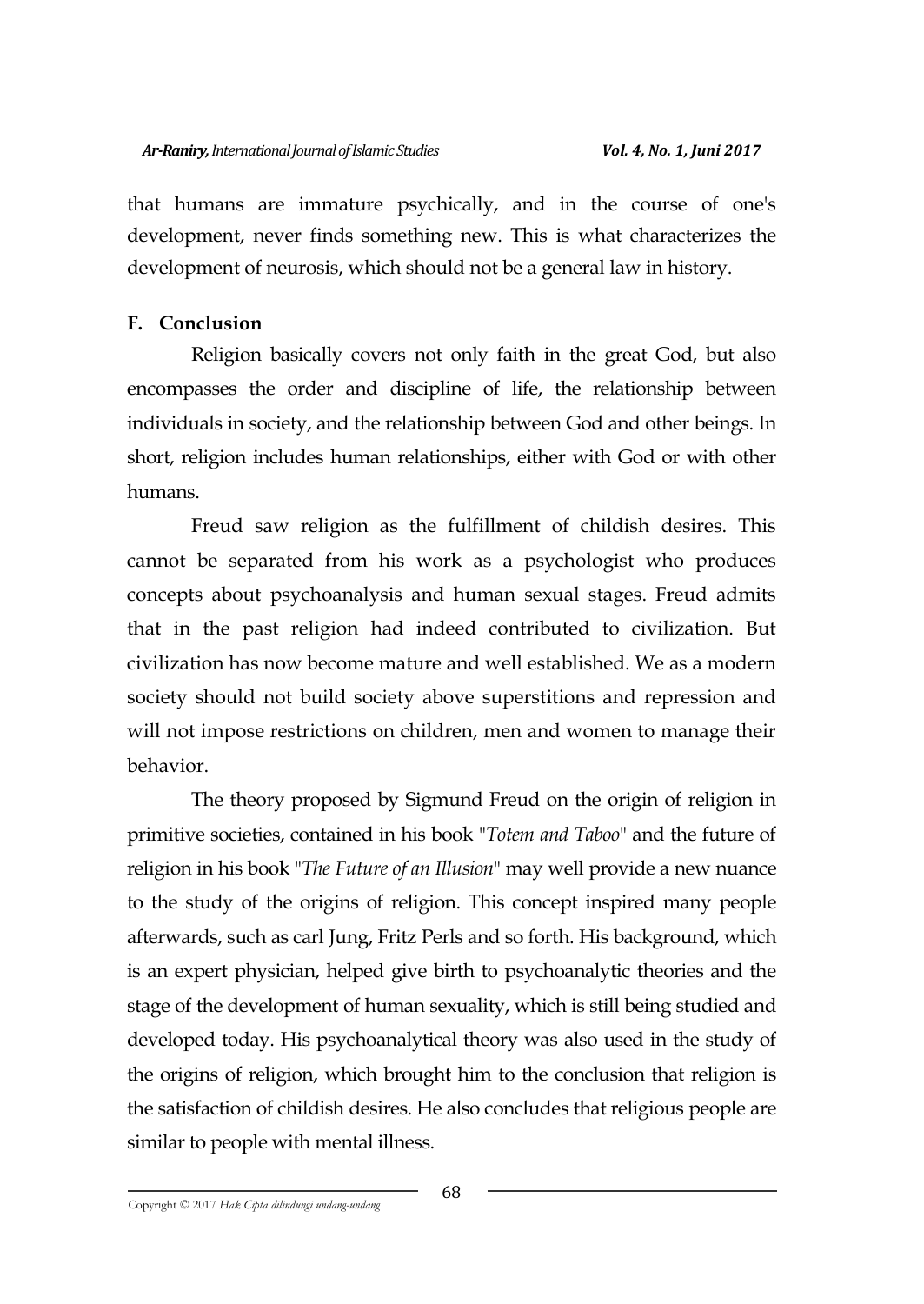# **Bibliography**

- Chaplin, J.P. (2008). *Kamus Psikologi,* edisi ke-12*,* alih bahasa: Kartini Kartono, Jakarta: RajaGrafindo Persada
- Freud, S. (1940). *"*An Outline of Psychoanalysis", dalam *Standard Edition,* Edisi 23, London: Hogarth
- Freud, S. (1983). *Sekelumit Sejarah Psikoanalisa.* Terjemahan K Bertens, Jakarta: Penerbit PT Gramedia
- Freud, S. (2000). *Peradaban dan Kekecewaan-Kekecewaan*, alih bahasa: Apri Danarto, New York: Norton and Company
- Freud, S. (2002). *Totem dan Tabu,* alih bahasa: Kurniawan Adi Saputro, Yogyakarta: Jendela.
- Freud, S. (2003). *Musa dan Monoteisme,* Yogyakarta: Jendela.
- Hick, J.H. (1990). *Philosophy of religion,* (New Jersey: Prentice-Hall Inc, 1990
- Kung, H. (2003). *Sigmund Freud Vis-a Vis Tuhan,* alih bahasa: Edi Mulyono, Yogyakarta: IRCiSoD
- Nasution, Harun. (1985). *Islam Ditinjau dari Berbagai Aspek,* Jilid I, Jakarta: UI Press
- Nelson, B. (Ed.). (2003). *Freud: Manusia Paling Berpengaruh Abad ke-20,* alih bahasa: Yurni, Surabaya: IKON
- Pals, D.L. (1996). *Sevem Theories of Religion,* New York, Oxford University Press, 1996.
- Saifullah. (2015). The Internalization of Democratic Values into Education and Their Relevance to Islamic Education Development (Synthetic, Analytic, and Eclectic Implementation of John Dewey's Thoughts). *Advanced Science Letters, Journal of Computational and Theoretical Nanoscience,* 21 (7), pp. 2301-2304, DOI: 10.1166/asl.2015.6257
- Scharfenberg, J. (2003). *Sigmund Freud: Pemikiran dan kritik Agama*, alih bahasa: Shohifullah, Subhan Zaenuri, Zulkifly, Yogyakarta: Ak Group
- Tabrani. ZA. (2014). Islamic Studies dalam Pendekatan Multidisipliner (Suatu Kajian Gradual Menuju Paradigma Global). *Jurnal Ilmiah Peuradeun*, *2*(2), 127-144.